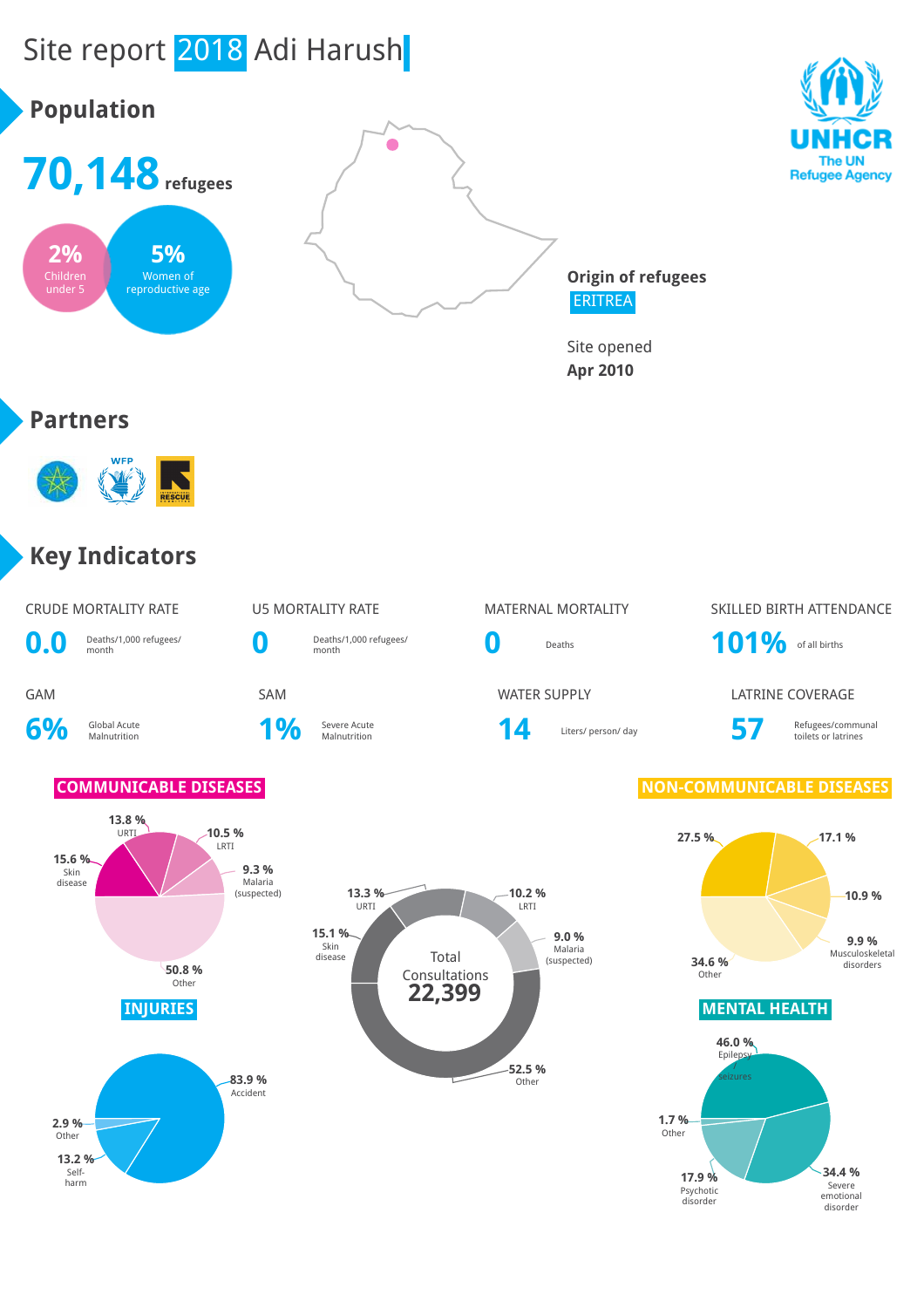### **Public Health**

| <b>HEALTH STAFFING</b>                                      | <b>INDICATOR</b> | <b>STANDARD</b> |           | <b>MORBIDITY</b>                                 | <b>INDICATOR</b> | <b>STANDARD</b> |   |
|-------------------------------------------------------------|------------------|-----------------|-----------|--------------------------------------------------|------------------|-----------------|---|
| Number of medical doctors                                   |                  | 1: 50,000       | ☺         | Incidence of malaria among children under        | 6                |                 |   |
| Number of qualified nurses                                  | 11               | 1:10,000        | ◙         | Incidence of watery diarrhoea among              | 50               |                 |   |
| Number of community health workers                          | 48               | 1: 1,000        | ☎         | children under 5                                 |                  |                 |   |
| <b>ACCESS AND UTILIZATION</b>                               | <b>INDICATOR</b> | <b>STANDARD</b> |           | Incidence of pneumonia among children<br>under 5 | 48               |                 |   |
| Consultations per trained clinician per day                 | 40               | < 50            | ◙         | Incidence of pneumonia among over 5              | 3                |                 |   |
| Health utilisation rate (new visits / refugee /             | 0.3              | $1 - 4$         | ೞ         | Tuberculosis success rate                        | 100%             | < 90%           | ◙ |
| year)<br>Proportion of host population consultations        | 35%              |                 |           | Were any MDR/X-TB cases diagnosed among<br>PoCs? | <b>No</b>        | <b>No</b>       | ☺ |
| <b>MORTALITY</b>                                            | <b>INDICATOR</b> | <b>STANDARD</b> |           | VACCINATION                                      | <b>INDICATOR</b> | <b>STANDARD</b> |   |
| <b>Crude Mortality Rate</b><br>(CMR) (/1000/month)          | 0.0              | < 0.75          | $\bullet$ | Full vaccination coverage                        | 58%              | $< 95\%$        | Ø |
| <b>Under-five Mortality Rate</b><br>(U5MR) (/1000/month)    | 0.0              | < 1.5           | Ø         | Measles vaccination coverage                     | 58%              | < 95%           | 0 |
| <b>Infant Mortality Rate</b><br>(IMR) (/1000 livebirths)    | 0.0              | < 30            | $\bullet$ | Source of vaccination data                       | <b>HIS</b>       |                 |   |
| <b>Neonatal Mortality Rate</b><br>(NNMR) (/1000 livebirths) | $\mathbf{0}$     | < 20            | $\bullet$ | <b>IN-PATIENT DEPARTMENT (IPD)</b>               | <b>INDICATOR</b> | <b>STANDARD</b> |   |
| <b>OUTBREAK ALERT AND RESPONSE</b>                          | <b>INDICATOR</b> | <b>STANDARD</b> |           | Average length of stay (days)                    | 5.0              |                 |   |
| Proportion of outbreaks investigated within 48<br>hours     |                  | 100%            |           | Case fatality rate                               | 0.0              |                 |   |
| Number of outbreaks reported                                | $\mathbf 0$      |                 |           | Hospitalisation rate                             | 3.2              | $50 - 150$      | Ø |

# **Reproductive Health**

| <b>ANTENATAL CARE</b>                                                                     | <b>INDICATOR</b> | <b>STANDARD</b> |              | <b>FAMILY PLANNING</b>                                                      | <b>INDICATOR</b> | <b>STANDARD</b> |                       |
|-------------------------------------------------------------------------------------------|------------------|-----------------|--------------|-----------------------------------------------------------------------------|------------------|-----------------|-----------------------|
| Antenatal care coverage                                                                   | 90%              | $> 90\%$        |              | Contraceptive prevalence rate                                               | 3%               | $\geq 30\%$     | $\boldsymbol{\omega}$ |
| Coverage of antenatal tetanus vaccination                                                 | 90%              | >95%            | А            | Source of contraceptive prevalence data                                     | <b>HIS</b>       |                 |                       |
| <b>DELIVERY CARE</b>                                                                      | <b>INDICATOR</b> | <b>STANDARD</b> |              | SEXUAL AND GENDER-BASED VIOLENCE (SGBV)                                     | <b>INDICATOR</b> | <b>STANDARD</b> |                       |
| Proportion of births attended by skilled<br>personnel                                     | 101%             | $\geq 90\%$     | $\checkmark$ | Total number of reported rapes                                              |                  |                 |                       |
| Proportion of births conducted by caesarean<br>section                                    | 0%               | $5 - 15%$       | Ø            | Proportion of eligible rape survivors provided<br>with PEP within 72 hours  | 100%             | 100%            |                       |
| Proportion of newborn infants with low birth<br>weight (<2500 gs) (weighed within 72 hrs) | 2%               | < 15%           |              | Proportion of eligible rape survivors provided<br>with ECP within 120 hours | 100%             | 100%            |                       |
| Proportion of teenage pregnancies                                                         | 0%               |                 |              | SEXUALLY TRANSMITTED INFECTIONS (STIS)                                      | <b>INDICATOR</b> | <b>STANDARD</b> |                       |
| Still birth rate (/1000 total births / month)                                             | 9                |                 |              | Number of genital ulcer diseases                                            | 22               |                 |                       |
| Number of maternal deaths                                                                 | $\mathbf 0$      |                 |              | Number of Pelvic Inflammatory diseases                                      | 11               |                 |                       |
| Proportion of maternal deaths investigated<br>within 48 hours                             |                  | 100%            |              |                                                                             |                  |                 |                       |